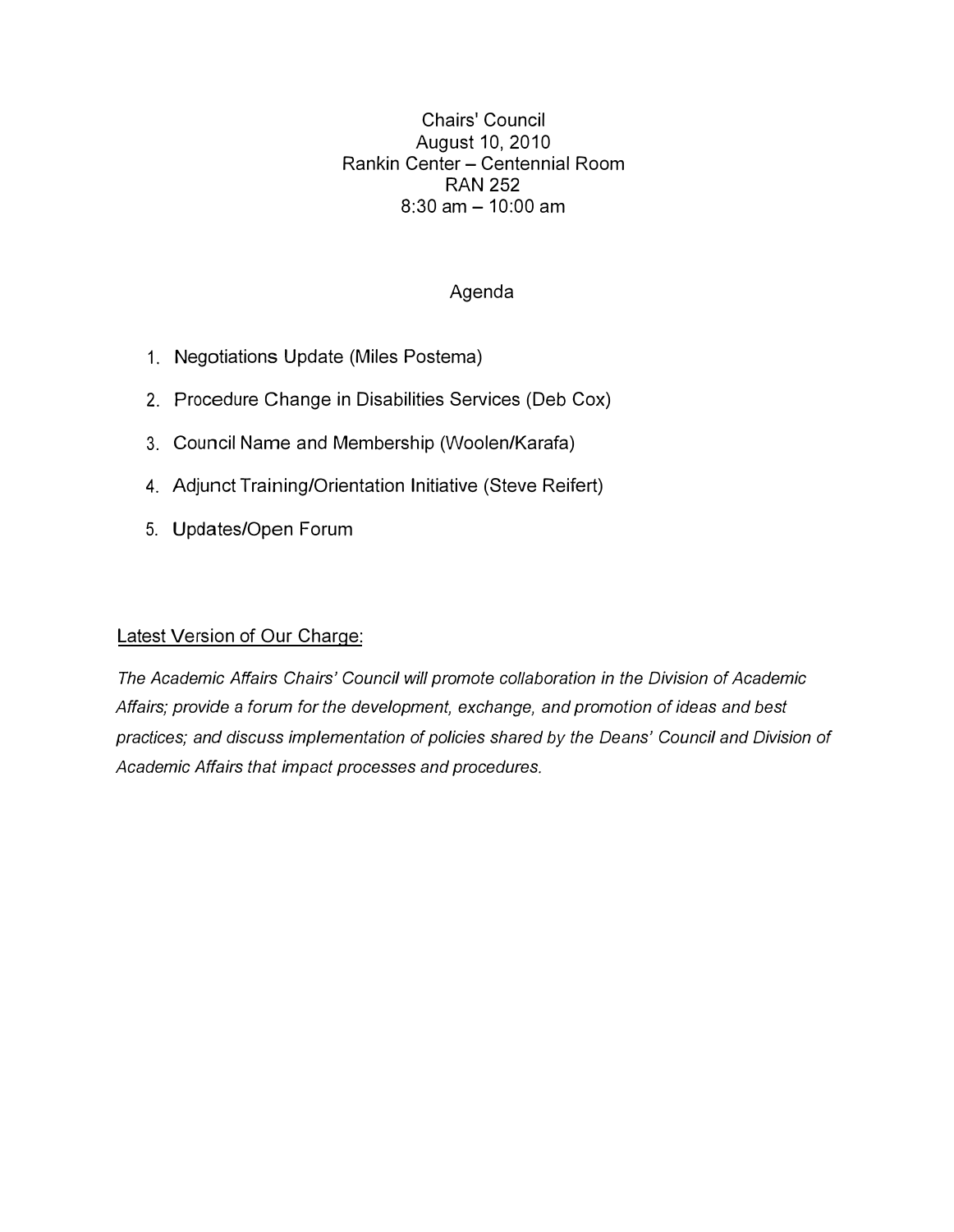# **Chairs' Council Meeting 10 August 2010 8:30 -10:00 am - Centennial Room RAN-252**

#### **Agenda**

Negotiations Update Procedure Change in Disability Services Council Name and Membership Adjunct Training/Orientation Initiative Updates/Open Forum

#### **Handouts**

Agenda with newly adopted Chairs' Council Charge Faculty Contract Negotiations Progress Review Professor Notice of Classroom Accommodations Welcome Back Week flyer & postcard from FCTL

# **Minutes**

#### *Announcements:*

Deborah Dawson was welcomed as a new member of Chairs' Council. She joins the College of Engineering Technology as Director of CEEMS (School of Computer, Electrical, Energy, Mechanical and Surveying Systems).

Don Flickenger reported Paul Blake is doing well, recuperating from open heart surgery, and planning his return to campus mid-semester.

# *Negotiations Update*

Miles Postema reported that FFA contract negotiations are progressing slowly but deliberately and are now in their  $13<sup>th</sup>$  month.

# *Math Prerequisites*

Don Flickinger shared that currently different programs have different prerequisite requirements for math courses. It is strongly felt that if students are to succeed in a second math course a grade of D or less is simply not adequate preparation. We are planning to adopt a standard policy that a grade of C- or better is required in all math courses taken as a prerequisite to a subsequent math course. IF a program requires only one math course, that program can set their required grade requirement. Proposal is that this be effective Fall, 2011. Chairs Council members were asked for comments / concerns. All members present agreed this change would be supported.

# *Items from the Floor - Open Discussion*

Budget issues were the main concern of council members with the following comments/concerns expressed: • Although cuts are being widely discussed it's important equal stress should be placed on

revenue with increased efforts and methods for recruitment and admissions. We must maintain our current size. Strongly market the programs we excel in.



below them